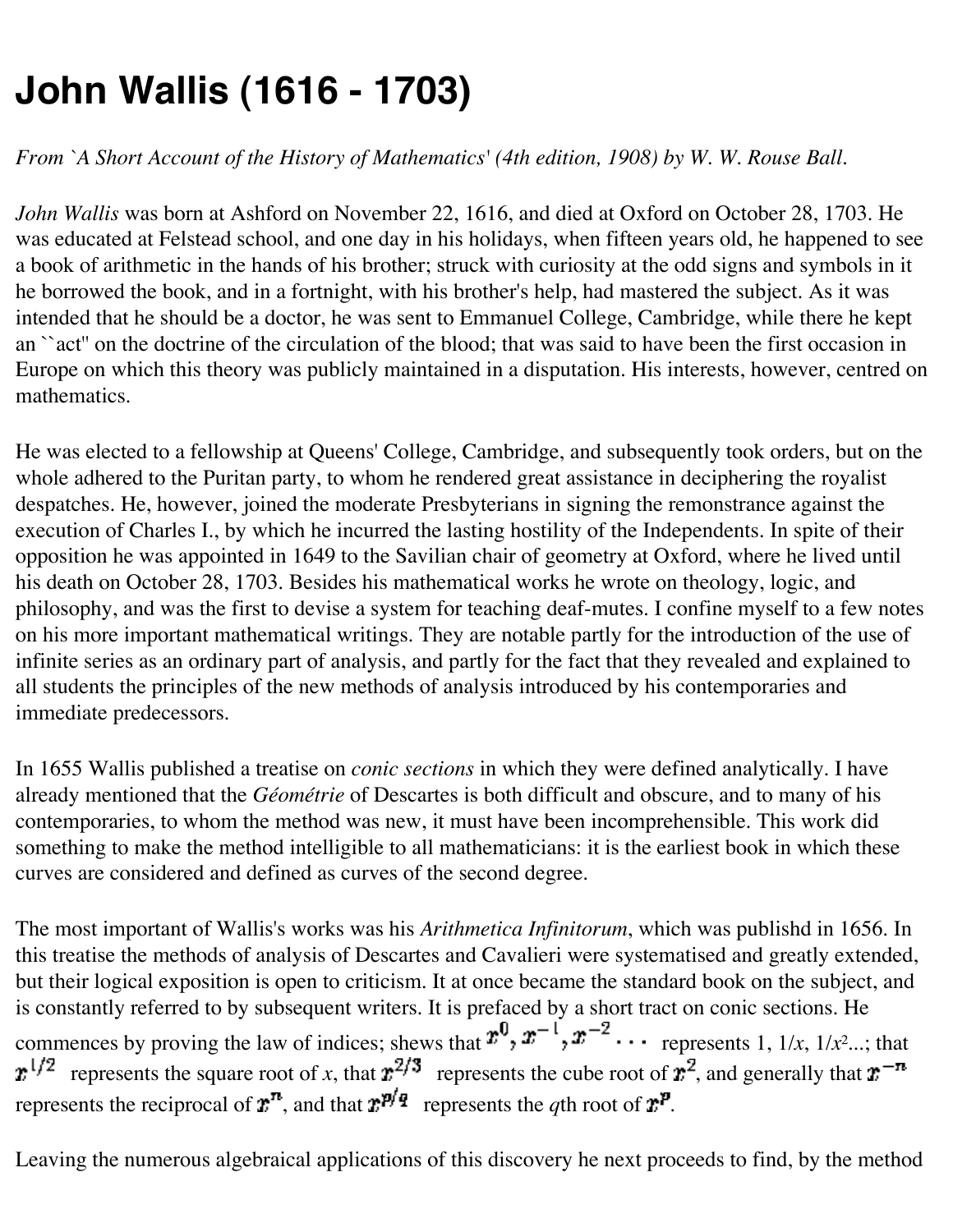of indivisibles, the area enclosed between the curve  $y = \mathbf{r}^m$ , the axis of *x*, and any ordinate  $x = h$ ; and he proves that the ratio of this area to that of the parallelogram on the same base and of the same altitude is equal to the ratio  $1 : m + 1$ . He apparently assumed that the same result would be true also for the curve  $y = a$ <sup>rm</sup>, where *a* is any constant, and *m* any number positive or negative; but he only discusses the case of the parabola in which  $m = 2$ , and that of the hyperbola in which  $m = -1$ : in the latter case his interpretation of the result is incorrect. He then shews that similar results might be written down for any curve of the form  $y = \sum \boldsymbol{a} \boldsymbol{x}^{m}$ ; and hence that, if the ordinate y of a curve can be expanded in powers of the abscissa,  $x$ , its quadrature can be determined: thus he says that if the equation of the curve were  $y =$ , its area would be  $r + \frac{1}{2}r + \frac{1}{3}r + \cdots$ . He then applies this to the quadrature of the curves  $y = [\pmb{x} - \pmb{x}^2]^0$ ,  $y = [\pmb{x} - \pmb{x}^2]^1$ ,  $y = [\pmb{x} - \pmb{x}^2]^2$ ,  $y = [\pmb{x} - \pmb{x}^2]^3$ , etc. taken between the limits  $x = 0$  and  $x = 1$ ; and shews that the areas are respectively  $1, \frac{1}{6}, \frac{1}{30}, \frac{1}{140}$ , etc. He next considers curves of the form  $y = x^{-m}$  and establishes the theorem that the area bounded by the curve, the axis of *x*, and the ordinate  $x = 1$ , is to the area of the rectangle on the same base and of the same altitude as  $m$ :  $m + 1$ . This is equivalent to finding the value of  $\int_0^1 r^{1/m} dx$ . He illustrates this by the parabola in which  $m = 2$ . He states, but does not prove, the corresponding result for a curve of the form  $y = x^{p/q}$ .

Wallis shewed considerable ingenuity in reducing the equations of curves to the forms given above, but, as he was unacquainted with the binomial theorem, he could not effect the quadrature of the circle, whose equation is  $y = (x - x^2)^{1/2}$ , since he was unable to expand this in powers of *x*. He laid down, however, the principle of interpolation. Thus, as the ordinate of the circle  $y = (\mathbf{x} - \mathbf{x}^2)^{1/2}$  is the geometrical mean between the ordinates of the curves  $y = (\mathbf{x} - \mathbf{x}^2)^0$  and  $y = (\mathbf{x} - \mathbf{x}^2)^1$ , it might be suppose that, as an approximation, the area of the semicircle  $\int_0^1 (x - x^2)^{1/2} dx$  which is  $\frac{1}{2}\pi$  might be taken as the geometrical mean between the values of

$$
I_0^1(x-x^2)^0 dx
$$
 and 
$$
I_0^1(x-x^2)^1 dx
$$

that is, 1 and  $\frac{1}{4}$ ; this is equivalent to taking  $4\sqrt{\frac{2}{9}}$  or 3.26... as the value of  $\pi$ . But, Wallis argued, we have in fact a series  $1, \frac{1}{6}, \frac{1}{30}, \frac{1}{140}$ ... and therefore the term interpolated between 1 and  $\frac{1}{6}$  ought to be chosen so as to obey the law of this series. This, by an elaborate method, which I need not describe in detail, leads to a value for the interpolated term which is equivalent to taking

$$
\pi = 2\frac{2.2.44.6.6.8.8\dots}{1.3.3.5.5.7.7.9\dots}.
$$

The mathematicians of the seventeenth century constantly used interpolation to obtain results which we should attempt to obtain by direct analysis.

In this work also the formation and properties of continued fractions are discussed, the subject having been brought into prominence by Brouncker's use of these fractions.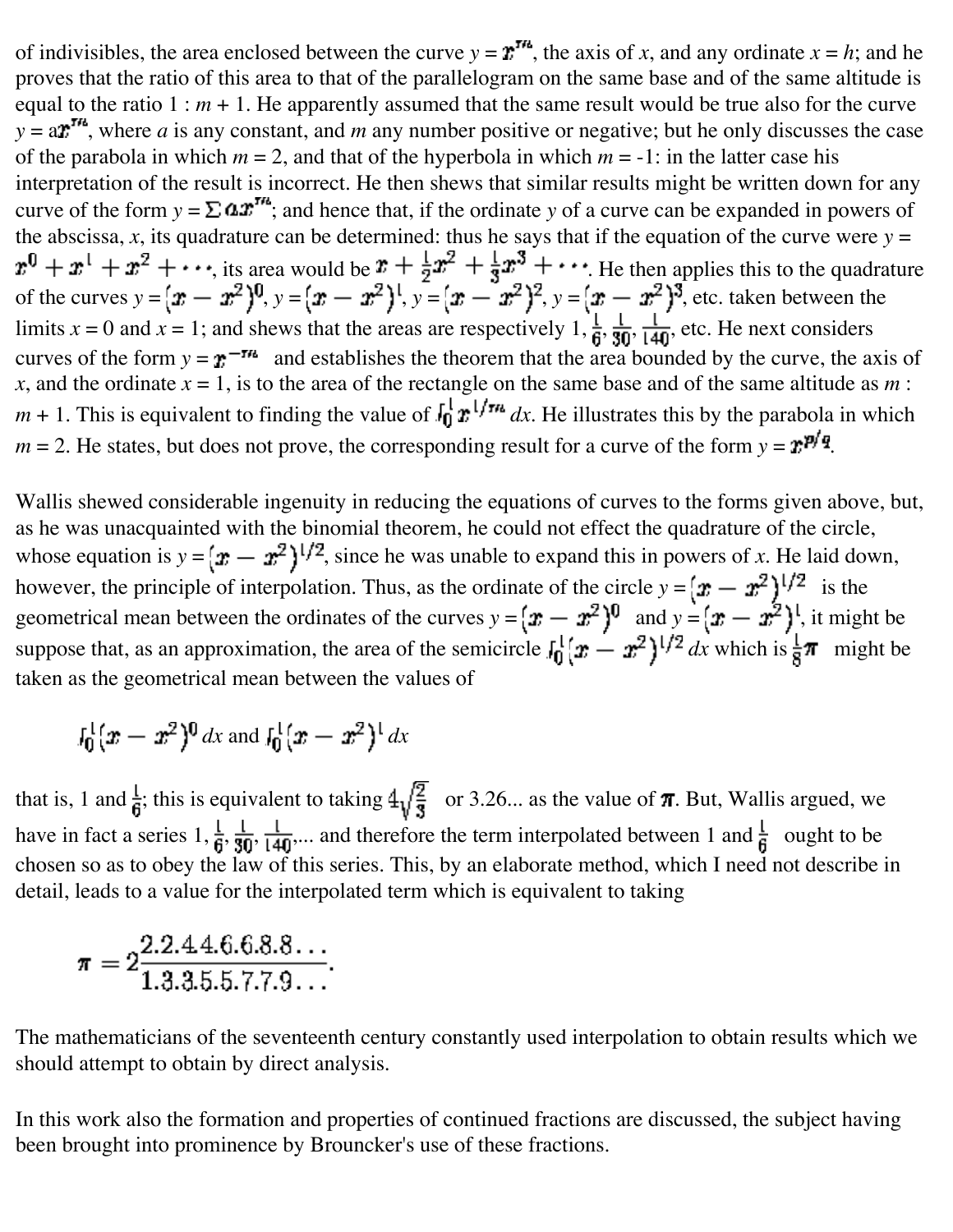A few years later, in 1659, Wallis published a tract containing the solution of the problems on the cycloid which had been proposed by Pascal. In this he incidentally explained how the principles laid down in his *Arithmetica Infinitorum* could be used for the rectification of algebraic curves; and gave a solution of the problem to rectify the semi-cubical parabola  $x^3 = ay^2$  which had been discovered in 1657 by his pupil William Neil. Since all attempts to rectify the ellipse and hyperbola had been (necessarily) ineffectual, it had been supposed that no curves could be rectified, as indeed Descartes had definitely asserted to be the case. The logarithmic spiral had been rectified by Torricelli, and was the first curved line (other than the circle) whose length was determined by mathematics, but the extension by Neil and Wallis to an algebraical curve was novel. The cycloid was the next curve rectified; this was done by Wren in 1658.

Early in 1658 a similar discovery, independent of that of Neil, was made by van Heuraët, and this was published by van Schooten in his edition of Descartes's *Geometria* in 1659. Van Heuraët's method is as follows. He supposes the curve to be referred to rectangular axes; if this be so, and if (*x,y*) be the coordinates of any point on it, and *n* be the length of the normal, and if another point whose co-ordinates are  $(x, \eta)$  be taken such that  $\eta : h = n : y$ , where *h* is a constant; then, if *ds* be the element of the length of the required curve, we have by similar triangles  $ds : dx = n : y$ . Therefore  $h ds = \eta dx$ . Hence, if the area of the locus of the point  $(x, \eta)$  can be found, the first curve can be rectified. In this way van Heuraët effected the rectification of the curve  $y^3 = ax^2$  but added that the rectification of the parabola  $y^2$  $= ax$  is impossible since it requires the quadrature of the hyperbola. The solutions given by Neil and Wallis are somewhat similar to that given by van Heuraët, though no general rule is enunciated, and the analysis is clumsy. A third method was suggested by Fermat in 1660, but it is inelegant and laborious.

The theory of the collision of bodies was propounded by the Royal Society in 1668 for the consideration of mathematicians. Wallis, Wren, and Huygens sent correct and similar solutions, all depending on what is now called the conservation of momentum; but, while Wren and Huygens confined their theory to perfectly elastic bodies, Wallis considered also imperfectly elastic bodies. This was followed in 1669 by a work on statics (centres of gravity), and in 1670 by one on dynamics: these provide a convenient synopsis of what was then known on the subject.

In 1685 Wallis published an *Algebra*, preceded by a historical account of the development of the subject, which contains a great deal of valuable information. The second edition, issued in 1693 and forming the second volume of his *Opera*, was considerably enlarged. This algebra is noteworthy as containing the first systematic use of formulae. A given magnitude is here represented by the numerical ratio which it bears to the unit of the same kind of magnitude: thus, when Wallis wants to compare two lengths he regards each as containing so many units of length. This perhaps will be made clearer if I say that the relation between the space described in any time by a particle moving with a uniform velocity would be denoted by Wallis by the formula  $s = vt$ , where *s* is the number representing the ratio of the space described to the unit of length; while the previous writers would have denoted the same relation by stating what is equivalent to the proposition  $s_1 : s_2 = v_1 t_1 : v_2 t_2$ . It is curious to note that Wallis rejected as absurd the now usual idea of a negative number as being less than nothing, but accepted the view that it is something greater than infinity. The latter opinion may be tenable and not inconsistent